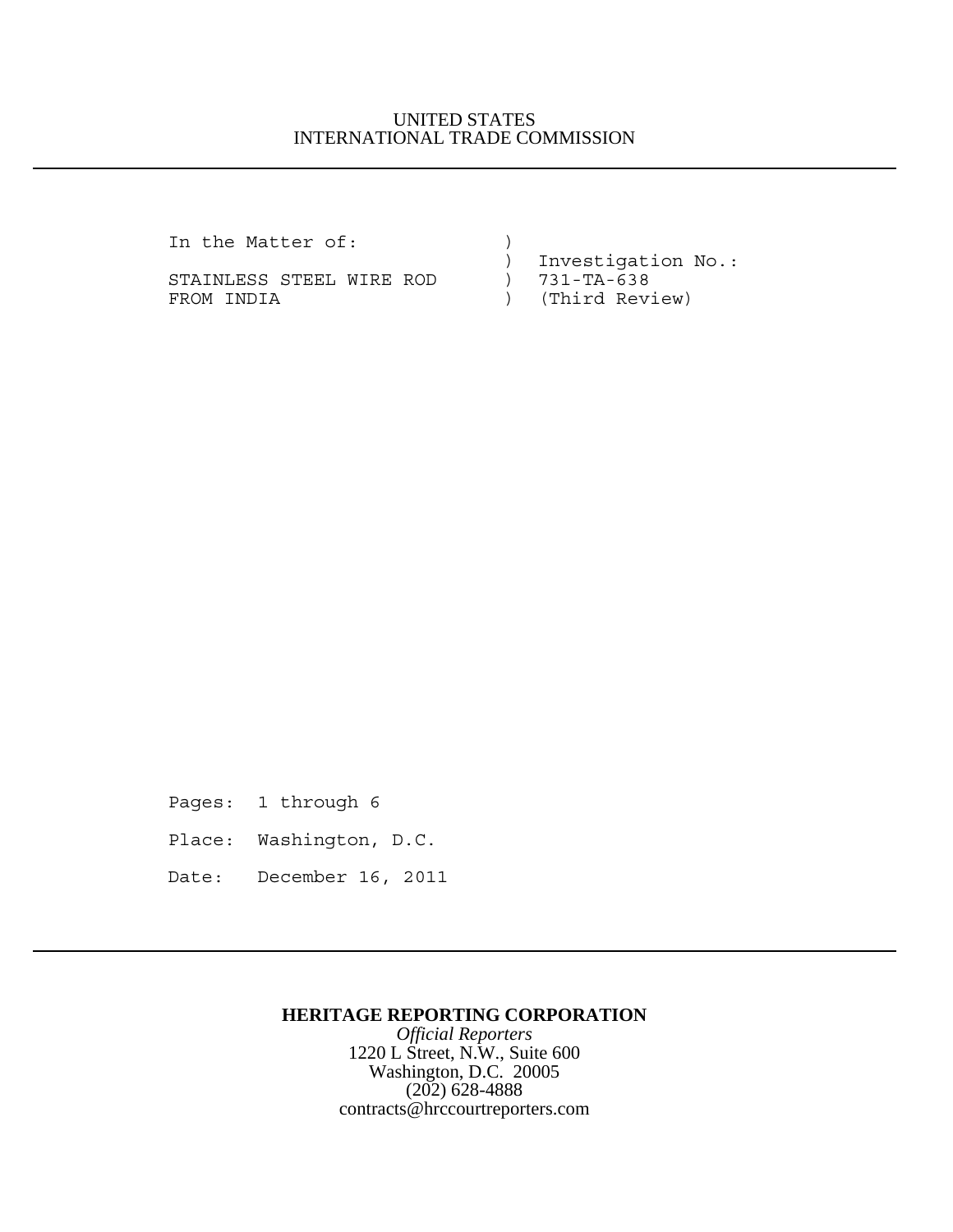THE UNITED STATES INTERNATIONAL TRADE COMMISSION

| In the Matter of:        |                    |
|--------------------------|--------------------|
|                          | Investigation No.: |
| STAINLESS STEEL WIRE ROD | $731 - TA - 638$   |
| FROM INDIA               | ) (Third Review)   |

Friday, December 16, 2011

Room No. 101 U.S. International Trade Commission 500 E Street, S.W. Washington, D.C.

The Commission meeting commenced, pursuant to Notice, at 11:01 a.m., before the Commissioners of the United States International Trade Commission, the Honorable DEANNA TANNER OKUN, Chairman, presiding. APPEARANCES:

On behalf of the International Trade Commission:

Commissioners:

DEANNA TANNER OKUN, CHAIRMAN IRVING A. WILLIAMSON, VICE CHAIRMAN DANIEL R. PEARSON, COMMISSIONER (Via Telephone) SHARA L. ARANOFF, COMMISSIONER DEAN A. PINKERT, COMMISSIONER

### Staff:

BILL BISHOP, HEARINGS AND MEETINGS COORDINATOR SHARON BELLAMY, HEARINGS AND MEETINGS ASSISTANT EDWARD PETRONZIO, INVESTIGATOR KAREN TAYLOR, INTERNATIONAL TRADE ANALYST PATRICK GALLAGHER, ATTORNEY DOUGLAS CORKRAN, SUPERVISORY INVESTIGATOR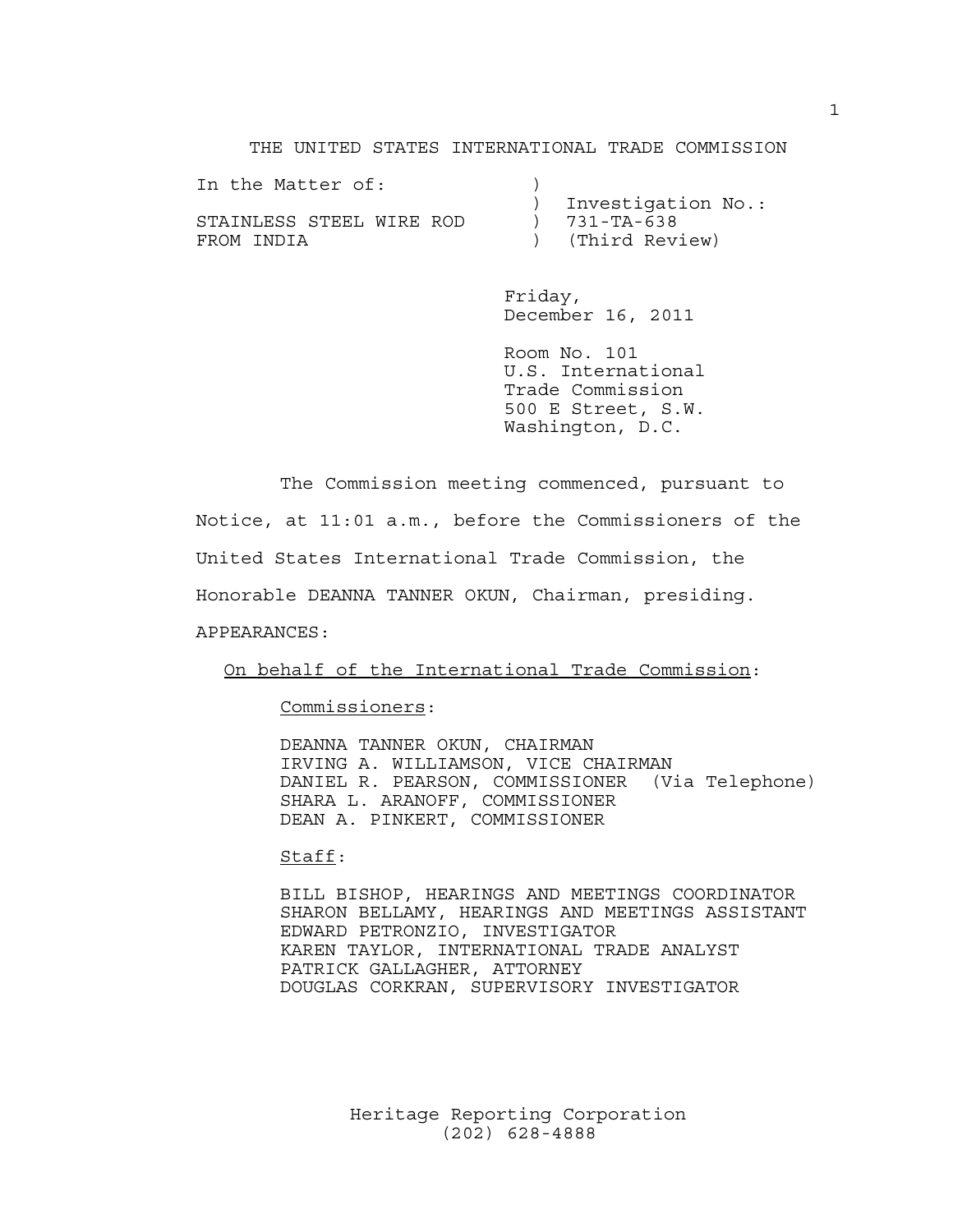# I N D E X

## PAGE

| AGENDA FOR FUTURE MEETING:  NONE                                                     | 3 |
|--------------------------------------------------------------------------------------|---|
| MINUTES: NOVEMBER 30 AND DECEMBER 2, 5 AND 9, 2011                                   | 3 |
| RATIFICATION LIST: 11-013                                                            | 3 |
| VOTE IN INV. NO. 731-TA-638 (THIRD REVIEW),<br>(STAINLESS STEEL WIRE ROD FROM INDIA) | 3 |
| OUTSTANDING ACTION JACKETS: NONE                                                     | 3 |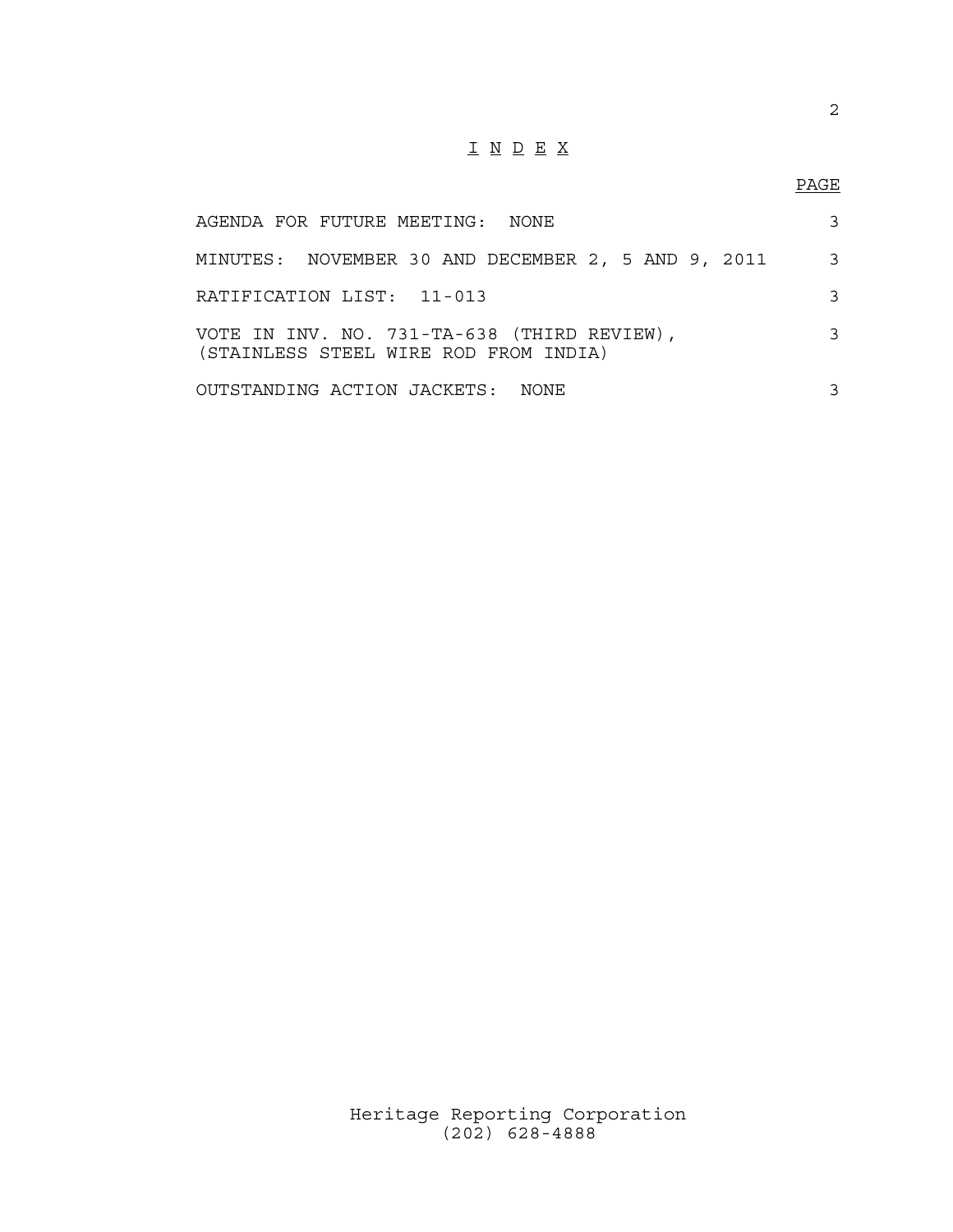| 1  | $\underline{P} \underline{R} \underline{O} \underline{C} \underline{E} \underline{E} \underline{D} \underline{I} \underline{N} \underline{G} \underline{S}$ |
|----|-------------------------------------------------------------------------------------------------------------------------------------------------------------|
| 2  | (11:01 a.m.)                                                                                                                                                |
| 3  | CHAIRMAN OKUN: Good morning. This meeting                                                                                                                   |
| 4  | of the U.S. International Trade Commission will now                                                                                                         |
| 5  | come to order.                                                                                                                                              |
| 6  | Welcome to Commissioner Pearson, who is                                                                                                                     |
| 7  | participating by telephone this morning.                                                                                                                    |
| 8  | COMMISSIONER PEARSON: Good morning, Madam                                                                                                                   |
| 9  | Chairman.                                                                                                                                                   |
| 10 | CHAIRMAN OKUN: And I would also like to                                                                                                                     |
| 11 | recognize my mother, Beverly Morgan, who is sitting in                                                                                                      |
| 12 | the back of the room and observing the hearing today                                                                                                        |
| 13 | and here for the holidays.                                                                                                                                  |
| 14 | There is no agenda for future meetings or                                                                                                                   |
| 15 | ratification lists to consider.                                                                                                                             |
| 16 | Is there any objection to approval of the                                                                                                                   |
| 17 | minutes of November 30 and December 2, 5 and 9, 2011?                                                                                                       |
| 18 | (No response.)                                                                                                                                              |
| 19 | CHAIRMAN OKUN: Hearing none, they are                                                                                                                       |
| 20 | approved.                                                                                                                                                   |
| 21 | We will now turn to the vote in                                                                                                                             |
| 22 | Investigation No. 731-TA-638 (Third Review), Stainless                                                                                                      |
| 23 | Steel Wire Rod From India.                                                                                                                                  |
| 24 | Welcome to Mr. Corkran and the other members                                                                                                                |
| 25 | of the staff who participated in this investigation.                                                                                                        |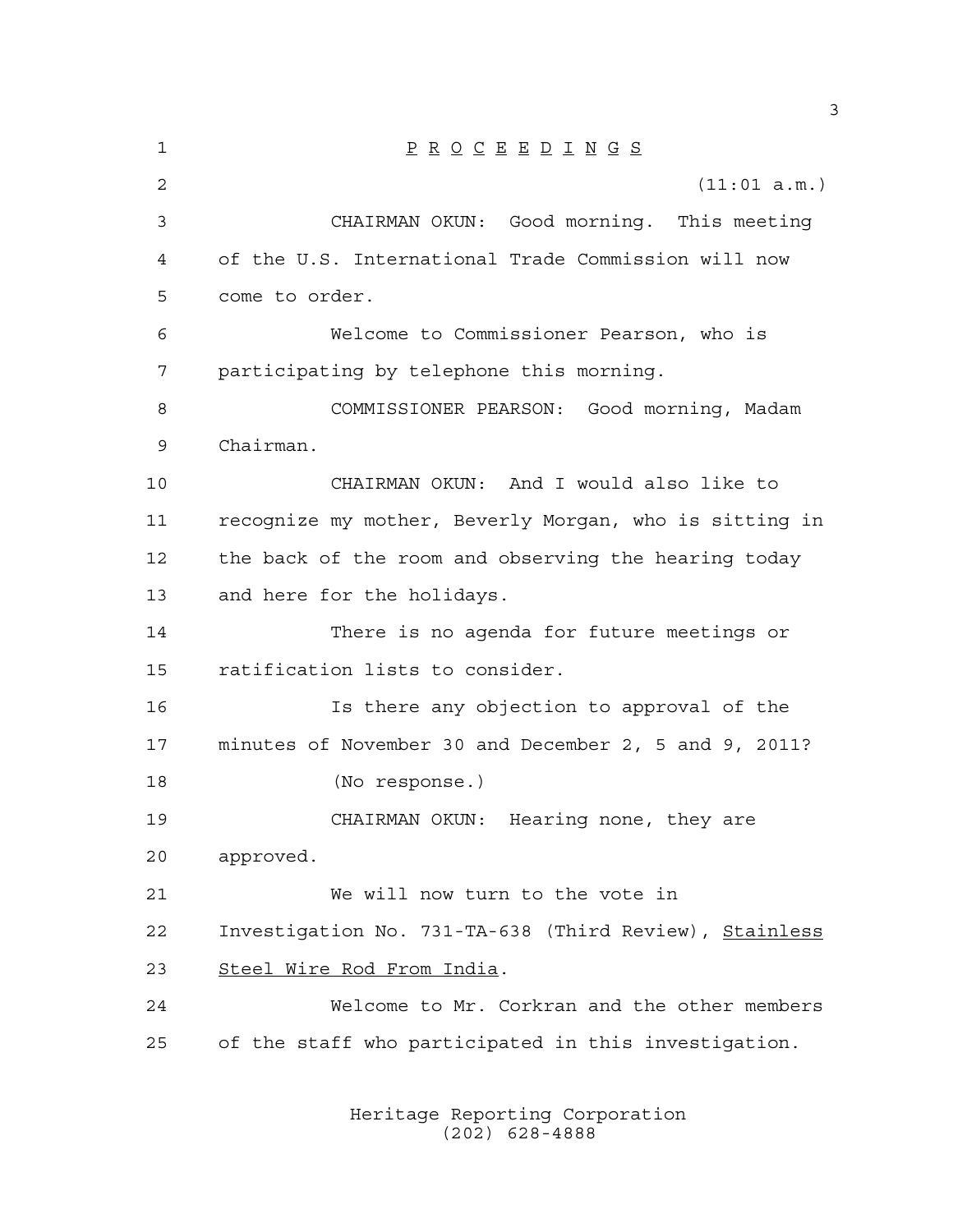Does any Commissioner have questions for the staff? (No response.) CHAIRMAN OKUN: Are there any additions or corrections to the staff report? MR. CORKRAN: Douglas Corkran, Office of Investigations. Thank you, Chairman Okun. Staff proposes that the staff report for the subject review be revised in accordance with Memorandum INV-JJ-128 dated December 14, 2011. Staff has no further revisions. CHAIRMAN OKUN: Thank you. Is there any objection to the staff report as revised? (No response.) CHAIRMAN OKUN: Hearing none, it is approved. Mr. Secretary, will you please call the roll? MR. BISHOP: Commissioner Johanson is not participating. Commissioner Williamson? VICE CHAIRMAN WILLIAMSON: I vote in the affirmative. MR. BISHOP: Commissioner Aranoff?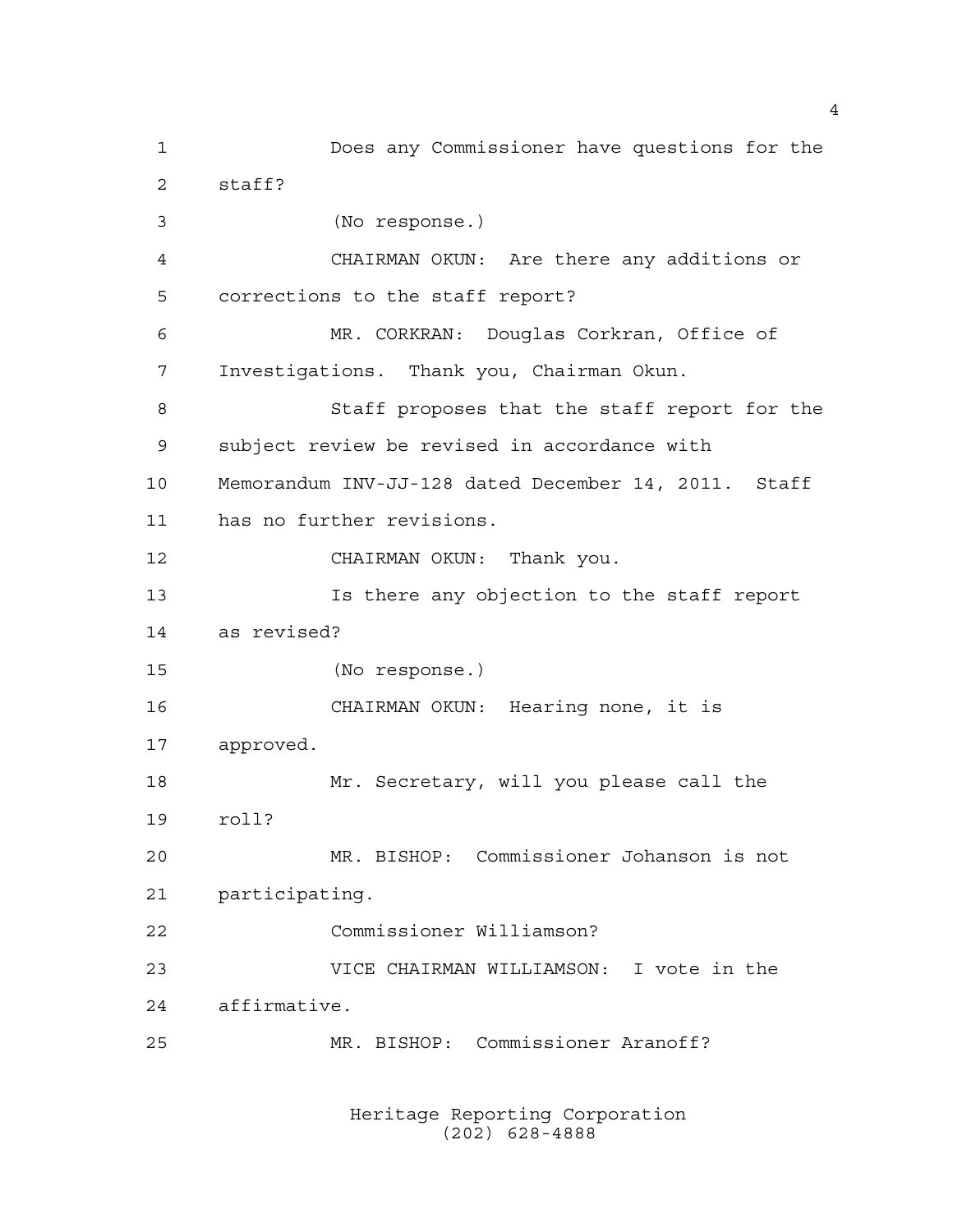COMMISSIONER ARANOFF: I vote in the affirmative. MR. BISHOP: Commissioner Okun? CHAIRMAN OKUN: I vote in the affirmative. MR. BISHOP: Commissioner Pearson? COMMISSIONER PEARSON: I vote in the affirmative. MR. BISHOP: Commissioner Pinkert? COMMISSIONER PINKERT: I vote in the affirmative. MR. BISHOP: Madam Chairman, the Commission has reached an affirmative determination. CHAIRMAN OKUN: Thank you. Further information regarding this determination will be in the press release. Commissioners' opinions are currently scheduled to be transmitted to the Department of Commerce on or before January 4, 2012. Thank you again to the staff who participated in this investigation. With no other business to come before the Commission, this meeting is adjourned. (Whereupon, at 11:03 a.m., the Commission meeting in the above-entitled matter was concluded.) //

> Heritage Reporting Corporation (202) 628-4888